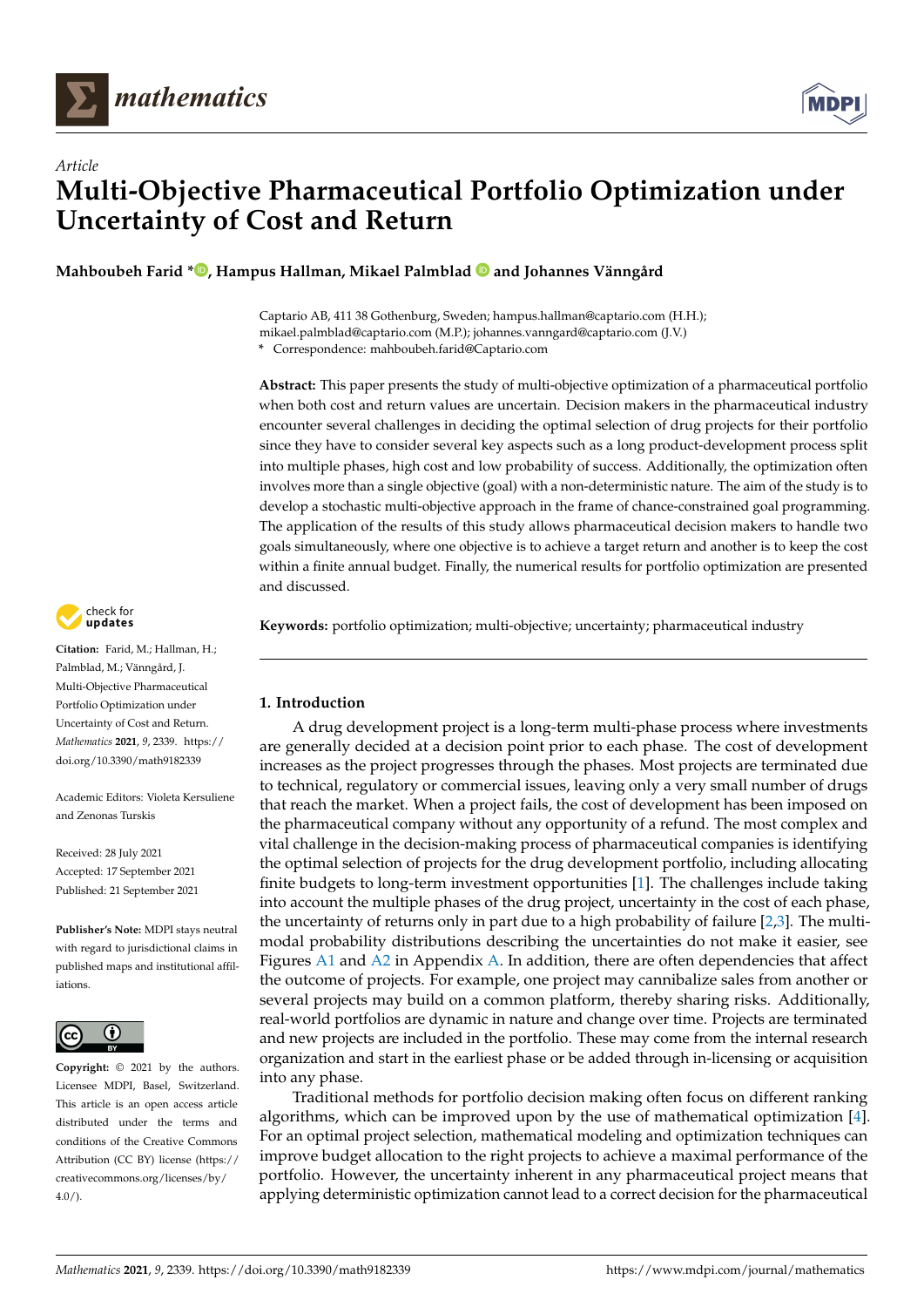portfolio. To increase the effectiveness of the project selection process, it is necessary to consider the uncertain nature of time, cost and revenue, as well as the probability of failure for each of the projects together with the limitations of the development budget. To that end, stochastic programming is a powerful approach for capturing and handling uncertainty in projects since it is based on random data. Moreover, portfolio optimization most often involves optimization of several goals simultaneously with sometimes conflicting objectives. Employing a single objective optimization approach leads to inaccurate mathematical modeling of portfolio optimization. The result derived from such an "inaccurate model" is not reliable and can mislead decision makers [\[5\]](#page-10-4).

The aim of this study is to develop a pharmaceutical portfolio optimization tool based on a stochastic multi-objective optimization algorithm, which is not only scientifically reliable but also simple to implement as an easy-to-use working tool in the pharmaceutical industry. This tool lets decision makers handle more than one objective under uncertainty and to decide whether to give more weight to reaching the maximum return or to staying within a finite annual budget. Hence, it will be possible to increase the portfolio value with respect to multi-performance goals and imposing constraints. The paper is organized as follows. In the next section, the background of mathematical optimization is discussed and then the mathematical model for a multi-objective optimization problem with data uncertainty and an approach for solving it are proposed. In Section [3,](#page-3-0) we describe our pharmaceutical portfolio optimization problem and its solution. We discuss the numerical results in Sections [4](#page-4-0) and [5](#page-8-1) is the conclusion of the paper.

### **2. Goal-Programming with Data Uncertainty**

Multi-objective optimization (also known as multi-objective programming) has been developed to solve optimization problems when it is necessary to optimize several objectives that may be in conflict with each other. Multi-objective optimization has been widely used in many real-world decision making problems in different fields such as energy, transportation and portfolio management. Several studies have been focused on proposing approaches to solving optimization problems with multiple objectives (see [\[6](#page-10-5)[–8\]](#page-10-6)). In 1961, Charnes and Cooper [\[9\]](#page-10-7) presented a goal programming approach for handling multicriteria decision analysis, which enables decision makers to insert more than one objective. Goal programming is a class of multi-objective optimization, which solves optimization problems with multiple objective functions that may be contrary to each other within a decision-making horizon. In optimizing a multi-objective problem, you would ideally find an optimal solution in which every objective is optimized. This is often not possible in reality. Using goal programming, decision makers specify the target value for each objective that is aimed for. If an optimal solution cannot be found that reaches all of the target values, then an optimal solution is found such that it minimizes deviation from the target values.

The general mathematical model of weighted goal programming is constructed as follows.

*n*

minimize *w*

$$
w_1^+d_1^++w_2^-d_2^-
$$

subject to:

Goal constraint 1:

Goal constraint 2:

System constraints:

$$
\sum_{i=1} a_i x_i - d_1^+ \le A,
$$
\n
$$
\sum_{i=1}^n b_i x_i + d_2^- \ge B,
$$
\n
$$
\sum_{i=1}^n e_{ij} x_i \begin{bmatrix} \le \\ = \\ \ge \end{bmatrix} E_j, \quad j = 1, ..., m
$$
\n(1)

$$
d_1^+, d_2^-, x_i \ge 0 \qquad i = 1, \dots, n
$$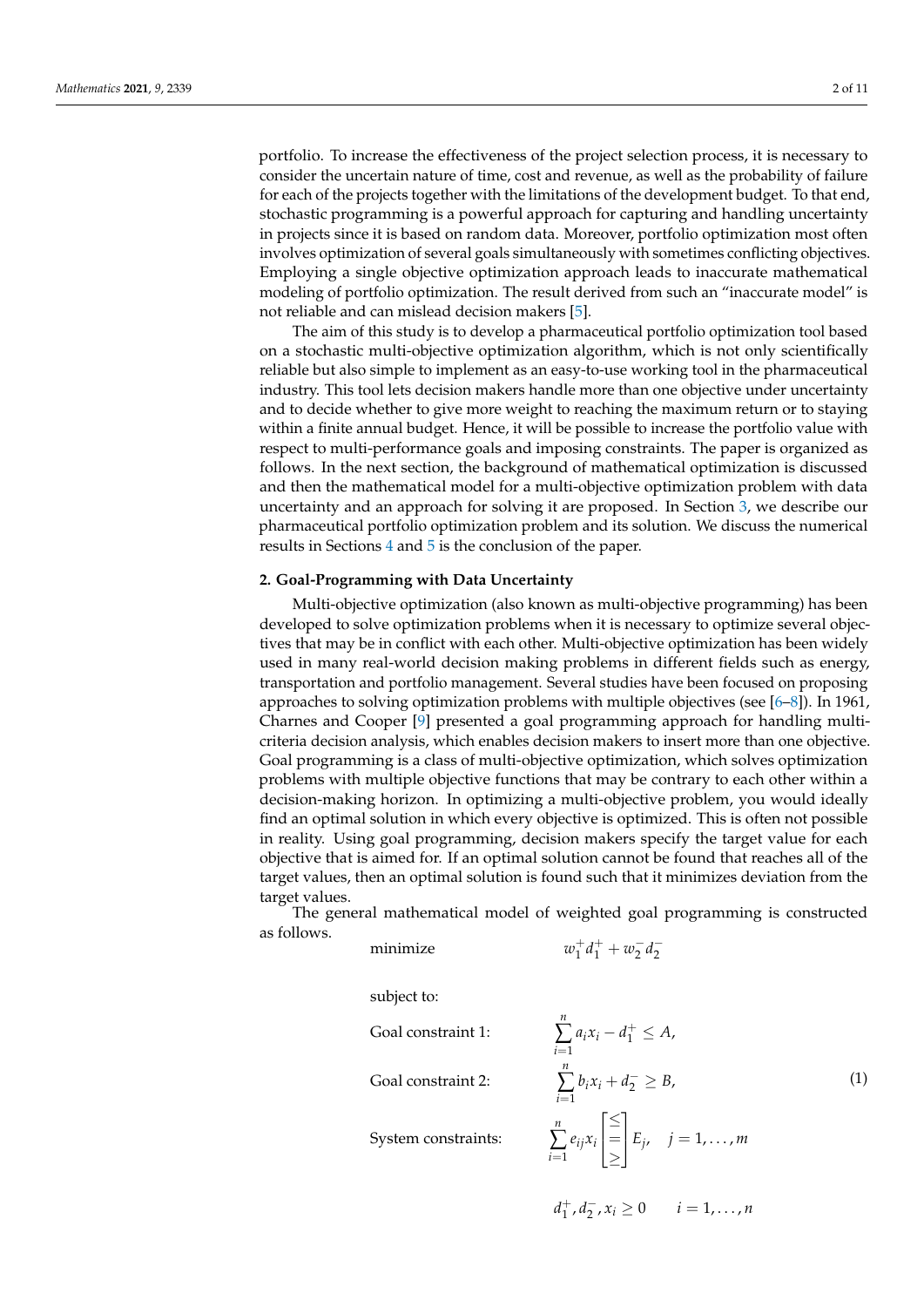In this model,  $x_i$  are decision variables and  $d_1^+$  and  $d_2^-$  are the positive and negative deviations of goal constraints 1 and 2, respectively. The weights of the deviations, as defined by decision makers, are represented by  $w_1^+$  and  $w_2^-$ . Coefficients of decision variables are denoted by *a<sup>i</sup>* , *b<sup>i</sup>* , *eij*; *A*, *B* are target values of goal constraints 1 and 2, respectively; and *E<sup>j</sup>* is the right-hand-side of the system constraint.

Employing multi-objective optimization to solve a single optimization problem when problems have more than one objective can improve the efficiency of the solution. However, it is not enough for an accurate solution to many real-world problems. In reality, most often, decision makers need to take into account the uncertainty of coefficients for the solution to be adequate. Hence, the mathematical modeling of optimization problems must not only contain multiple objectives but also include the uncertainty of coefficients. Stochastic programming is an effective approach for solving optimization problems under uncertainty of data. One approach of stochastic programming is chance constrained programming [\[10\]](#page-10-8), which has been widely employed to handle the uncertainty of constraint coefficients when they are random variables.

With this method, decision makers can allow violation of specific constraints, which must be satisfied within defined confidence levels. These constraints are named chance constraints. The mathematical model of chance constrained goal programming can be presented as follows.

minimize *w*

$$
w_1^+d_1^++w_2^-d_2^-
$$

subject to:

Chance goal constraint 1:

Chance goal constraint 2:

System Constraints:

∑ *i*=1  $a_i x_i - d_1^+ \leq A$   $\geq \beta_1$ ∑ *i*=1  $b_i x_i + d_2^- \geq B$   $\geq \beta_2$ *n* ∑ *i*=1 *eijx<sup>i</sup>*  $\sqrt{ }$  $\overline{\phantom{a}}$ ≤ = ≥ 1  $E_j$ ,  $j = 1, ..., m$ (2)

$$
d_1^+, d_2^-, x_i \ge 0 \quad i = 1, \ldots, n,
$$

where  $a_i$ ,  $b_i$  are coefficients of decision variables under uncertainty and  $\beta_1$ ,  $\beta_2 \in (0,1)$  are confidence levels defined by decision makers. A chance constraint can be formulated as an individual chance constraint or a joint chance constraint (see [\[11,](#page-10-9)[12\]](#page-10-10)).

Chance constrained programming has received lots of attention for handling the uncertainty of data, but several challenges exist for solving the model of a chance constrained programming problem in real applications. Different approaches that depend on the probability distributions of uncertain data have been presented for chance constrained optimization. These approaches have been constructed for random variables with a known, single-modal distribution, where the chance constraint can be converted into an equivalent deterministic constraint using a probability density function.

Recently, Farid et al. [\[13\]](#page-10-11) presented an approach for solving pharmaceutical portfolio optimization, where the coefficients of decision variables in constraints make up a finite set of random variables with unknown distributions. They employed chance constraint programming to model a portfolio optimization problem and then found the optimal solution for the portfolio by using binary control variables  $z_k$ ,  $k = 1, 2, ..., N$  and "big M" coefficients. In their portfolio optimization problem, they considered coefficients of the objective function as constant values. One limitation of the Farid et al. approach is that uncertainty is only considered in the constraints whereas it would be beneficial to also consider uncertainty in the objective function. By rephrasing the uncertain objective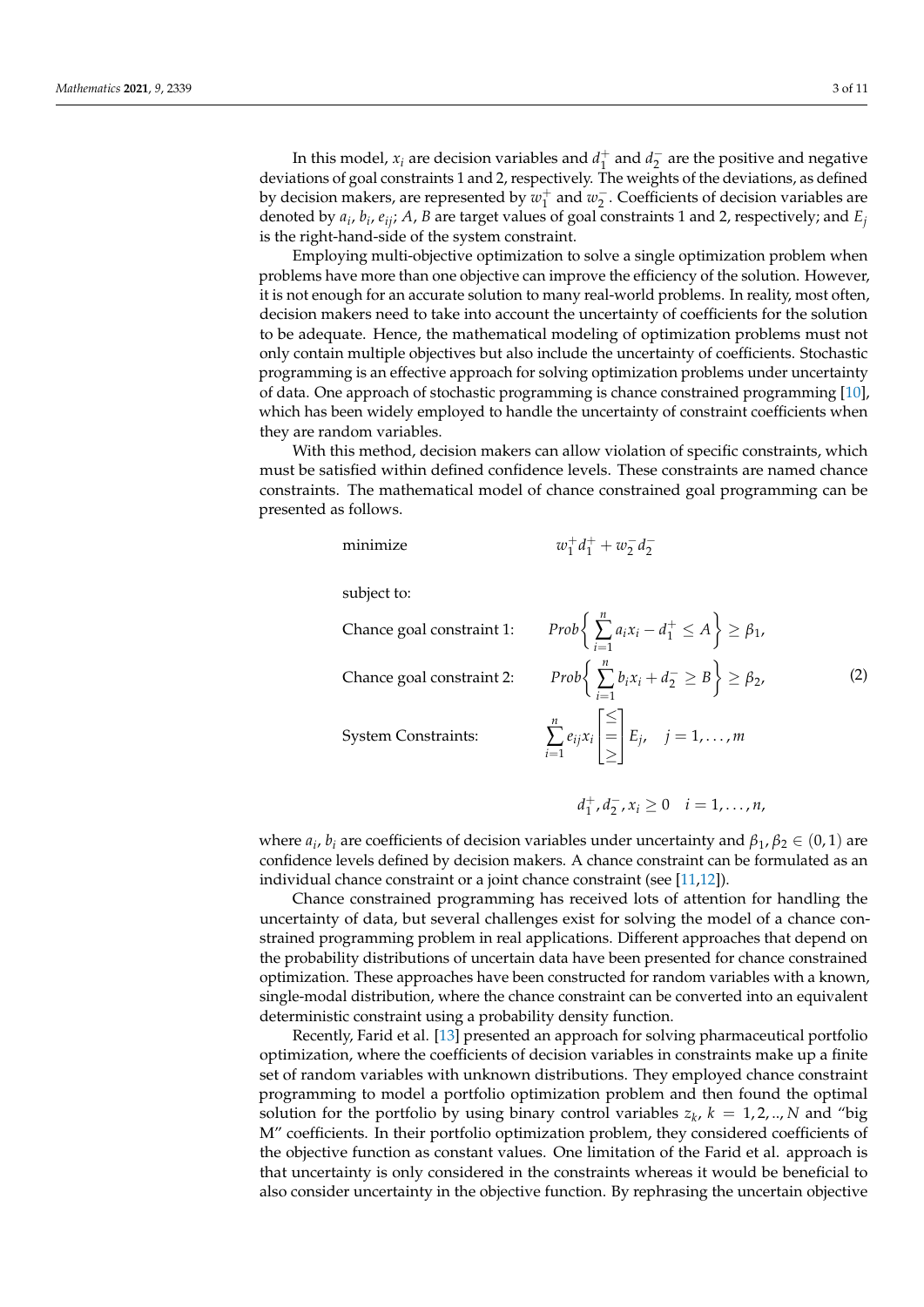function as a chance constraint and defining minimization of deviation as the new objective function, we can formulate a new, extended model, named MICCG (Big-M, Integer, Chance Constrained Goal programming) as

*n*

minimize *w*

$$
w_1^+d_1^+ + w_2^-d_2^-
$$

subject to:

<span id="page-3-1"></span>Big M chance goal constr

Big M chance goal constraint 1: 
$$
\sum_{i=1} a_i x_i - d_1^+ - Mz_k \le A, \quad k = 1,..., N.,
$$

$$
\sum_{k=1}^N z_k \pi_k \le 1 - \beta_1,
$$
Big M chance goal constraint 2: 
$$
\sum_{i=1}^n b_i x_i + d_2^- + Mq_k \ge B, \quad k = 1,..., N.,
$$

$$
\sum_{k=1}^N q_k p_k \le 1 - \beta_2,
$$

$$
\text{System Constraints: } \sum_{i=1}^n e_{ij} x_i \begin{bmatrix} \le \\ = \\ \ge \end{bmatrix} E_j, \quad j = 1,..., m,
$$
\n(3)

System Constraints:

$$
d_1^+, d_2^-, x_i \ge 0, \quad i = 1, ..., n
$$
  

$$
z_k, q_k \in \{0, 1\}
$$

where  $M \geq 0$  is a large constant and  $\beta_1, \beta_2 \in (0,1)$ . There are *N* scenarios for each coefficient of the goal constraints and the probabilities of each scenario in the goal big M chance constraints 1 and 2 are  $\pi_k$  and  $p_k$  ( $k = 1, ..., N$ ), respectively. When the binary control variables,  $z_k$  and  $q_k$  are equal to zero, it means that the related constraints have to be strictly satisfied; otherwise, violation is permitted up to the accepted risk level (see [\[9,](#page-10-7)[10,](#page-10-8)[14\]](#page-10-12)). In the case where the decision variables in the model [\(3\)](#page-3-1) are also binary, then an integer programming solver can solve it.

#### <span id="page-3-0"></span>**3. Pharmaceutical Portfolio Optimization under Uncertainty of Cost and Return**

The drug development process running through multiple phases has a low probability of success, a long and uncertain duration, as well as uncertainty in cost and return. These uncertainties make pharmaceutical portfolio optimization extremely challenging. Hence, decision makers face difficulties in allocating limited budgets to the projects in order to achieve their goals. In this study, our aim is to present an approach that is able to deal with uncertainty of data in the return and cost of projects when there is more than one goal. The goals here are to find an optimal project selection that fulfills an annual budget limitation and, at the same time, to reach the return target. Our pharmaceutical portfolio optimization problem is thus described. A drug development project is a multi-phase process, and the cost of running a phase is distributed by year for the duration of the phase. If a project fails in a phase, the project is terminated at the end of the phase and the cost of the subsequent phases is zero. If the product fails to reach the market, the revenue is zero. For the portfolio, there is a target for the combined return and a yearly budget limit. We denote the cost of project i in year j as *cij* and the return of each project by *r<sup>i</sup>* .

Using Monte Carlo simulation, we create N scenarios in which  $c_{ij}$  and  $r_i$  are random variables and the probability of each scenario is  $\frac{1}{N}$ . The probability distributions of the random variables *cij* and *r<sup>i</sup>* are multi-modal distributions; see Figures [A1](#page-9-0) and [A2.](#page-9-1) Generally, pharmaceutical portfolio optimization is multi-objective with objectives (goals) consisting of decreasing cost and increasing return with binary decision variables. The weight of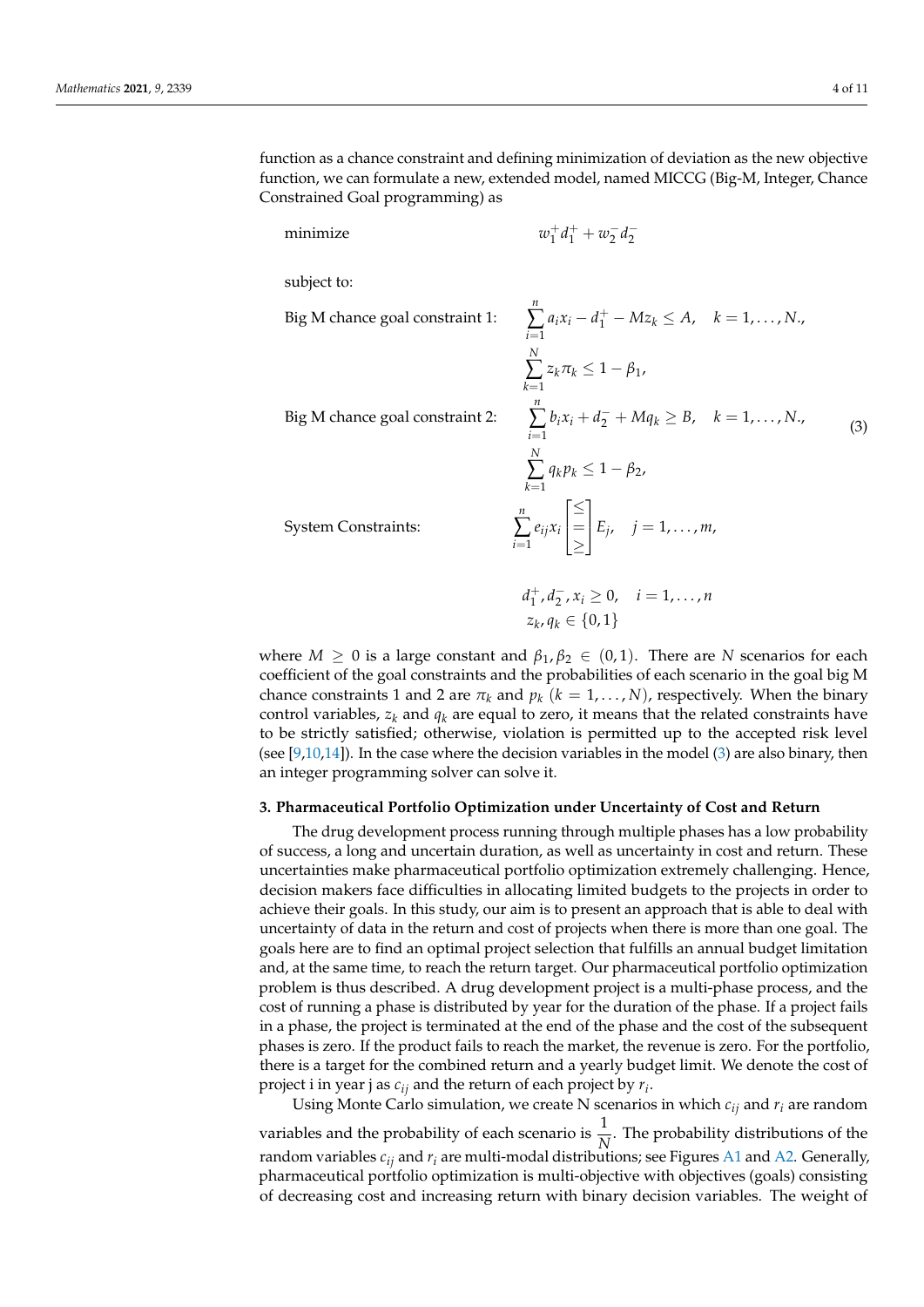each objective is determined by decision makers. In goal programming, each objective is described as one constraint and since in our problem cost and return are under uncertainty, we describe each of our objectives in the frame of chance constraints as follows.

- 1. The total costs are not more than the annual budget at least within the defined confidence level.
- 2. The total return is not less than target return at least within the defined confidence level.

In our pharmaceutical optimization problem, we have more than one goal and our data are under uncertainty, so we accept the proposed approach in [\(3\)](#page-3-1) for solving our problem. Expressing our mathematical model in the MICCG [\(3\)](#page-3-1) frame for the pharmaceutical portfolio optimization problem, we have the following:

minimize

$$
\sum_{j=1}^T w_1^+ d_{1j}^+ + w_2^- d_2^-
$$

subject to:

<span id="page-4-1"></span>Budget goal:

Return goal:

$$
\sum_{i=1}^{n} c_{ij}x_i - d_{1j}^+ - Mz_{kj} \le B_j,
$$
\n
$$
\frac{1}{N} \sum_{k=1}^{N} z_{kj} \le 1 - \beta_j,
$$
\n
$$
\sum_{i=1}^{n} r_i x_i + d_2^- + Mq_k \ge R,
$$
\n(4)

$$
\frac{1}{N} \sum_{k=1}^{N} q_k \le 1 - \alpha,
$$
  
\n
$$
d_{1j}^+, d_2^- \ge 0, \quad x_i, z_{kj}, q_k \in \{0, 1\}
$$
  
\n $i = 1, ..., n, j = 1, ..., T, k = 1, ..., N.$ 

where decision variables  $x_i \in \{0,1\}$ ,  $i = 1, \ldots, n$  are binary. If  $x_i = 1$ , then project *i* is chosen to be included in the portfolio. The minimum desired confidence levels for the budget and return constraints are *β*, *α* ∈ (0, 1), respectively. Lastly, *M* is a sufficiently large number. When  $z_{ki} = 1$ , the budget constraint related to the year *j* may be violated. This may happen at most in  $N(1 - \beta)$  scenarios. Otherwise,  $z_{ki} = 0$  shows that the budget constraint in year *j* must be satisfied. Moreover, when  $q_k = 1$ , the return constraint may be violated up to the maximum risk  $1 - \alpha$ . Otherwise,  $q_k = 0$  means that the target constraint has to be satisfied. The budget limitation in year  $j$ ,  $j = 1, \ldots, T$  is  $B_j$  and  $R$  is the target value for return. The non-negative weights  $w_1^+, w_2^-$  are related to each goal and defined by decision makers. They show the importance of each goal for the decision makers. If the deviation variables  $d_{1i}^+$  $\frac{1}{1}$ *i*  $d_2$  are all equal to zero, the goals do not conflict and decision makers can reach both goals simultaneously without the requirement of deviation.

### <span id="page-4-0"></span>**4. Numerical Results for Pharmaceutical Project Portfolio Selection**

In this section, we present the numerical results for a sample pharmaceutical portfolio to show how our proposed approach [\(4\)](#page-4-1) works. The algorithm was written in Python 3. We employed CPLEX for solving our multi-objective linear programming problem with binary decision variables. The experiments were run on an Intel(R) Core i9 CPU, 2.3 GHz and 16 GB of RAM. The sample portfolio was constructed by experienced portfolio analysts to be similar to the portfolio of a medium-sized pharma company. The portfolio consists of 36 projects in various phases. There are 25 ongoing projects, of which ten are in the preclinical phase (PC), eight are in phase 1 (PH1), five are in phase 2 (PH2) and two projects are in phase 3 (PH3). The portfolio will be dynamically extended with one project per year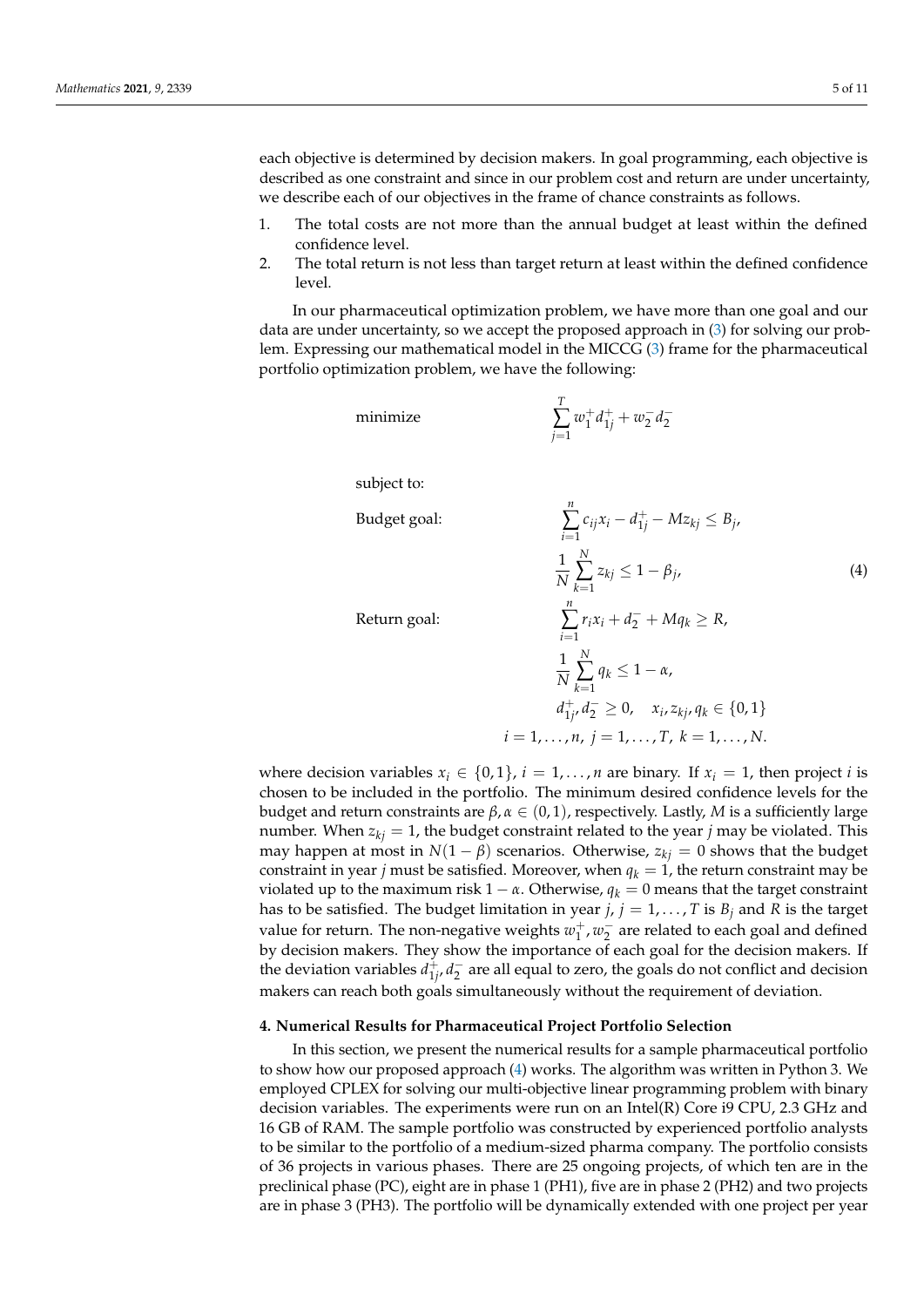for 11 years starting in the preclinical phase. The portfolio model includes 200 random variables. The planning horizon of portfolio, *T*, equals 20 years. Figures [A3](#page-9-2) and [A4](#page-10-13) show the timelines of the projects in our portfolio. Ongoing projects are numbered and include the current phase in their name and added projects are named "Generator N".

The problem for decision makers is to decide how to allocate their limited annual budget such that the portfolio returns not be less than a specified target. In this numerical analysis, we consider Net Present Value (NPV) as our measure of return. We defined three scenarios. For all three, we set the confidence levels for return and budget (*α* and *β<sup>j</sup>* ) to 75% and 80% respectively. Additionally, the budget is set to 150 MUSD per year. Other inputs to the model [\(4\)](#page-4-1) for the respective scenarios are listed in the Tables [1–](#page-5-0)[3.](#page-7-0)

For Scenario 1, the return target is set to 3500 MUSD and the weights for budget  $(w_1^+)$ and return  $(w_2^-)$  are both 1.

| Scenario 1-input                             |                                                                                                                                                                                  |                   |
|----------------------------------------------|----------------------------------------------------------------------------------------------------------------------------------------------------------------------------------|-------------------|
| Weights                                      | $w_1^+$ (budget)                                                                                                                                                                 | 1                 |
|                                              | $w_2^-$ (return)                                                                                                                                                                 | 1                 |
| Confidence levels                            | $\beta_i$ (budget)                                                                                                                                                               | 80% (each year)   |
|                                              | $\alpha$ (return)                                                                                                                                                                | 75%               |
| Return target (NPV)                          | R                                                                                                                                                                                | 3500 MUSD         |
| Allocated budget                             | $B_i$                                                                                                                                                                            | 150 MUSD per year |
| Scenario 1-output                            |                                                                                                                                                                                  |                   |
| Budget deviation $(d_1^+)$                   |                                                                                                                                                                                  |                   |
| Budget confidence level<br>$(\beta_i)$       | $[100\%, 98\%, 83\%, 93\%, 98\%, 100\%, 100\%, 100\%, 100\%, 100\%,$                                                                                                             |                   |
|                                              | 100\%,100\%,100\%,100\%,100\%,100\%,100\%,100\%,100\%,100\%                                                                                                                      |                   |
| Return target deviation<br>$(d_2^-)$         | $\Omega$                                                                                                                                                                         |                   |
| Return target<br>Confidence level $(\alpha)$ | 75%                                                                                                                                                                              |                   |
| Selected projects                            | 'SUM01-PC', 'SUM02-Ph3', 'SUM03-Ph3', 'SUM04-Ph2',<br>'SUM06-Ph1', 'SUM09-Ph1', 'SUM10-Ph1', 'SUM11-Ph2',<br>'SUM13-Ph2', 'SUM15-Ph1', 'SUM16-Ph1', 'SUM22-Ph2',<br>'SUM23-Ph1', |                   |

<span id="page-5-0"></span>**Table 1.** The optimal project selection for Scenario 1.

In Table [1,](#page-5-0) 13 ongoing projects are selected into the portfolio. The components of the budget vector, i.e., the annual budget deviations, are all zero, which shows that the optimal selection of projects can be funded within the budget constraints. In addition, the return deviation is also zero, which shows that the NPV goal can be fulfilled. Hence, both goals can simultaneously be satisfied and there is no conflict between the budget goal and the NPV goal.

In Scenario 2, we change the return target to 4500 MUSD. The output in Table [2](#page-6-0) shows that the revenue target cannot be achieved with the current budget constraints. In this case, the algorithm selects projects to minimize the deviation from the budget and return target. The new budget increases in years 2, 3, 4 and 5 by 7.9, 42.7, 25.7 and 3.3 MUSD, respectively, and the new return target is 4148.4 MUSD. With these new values, there is at least a 75% chance of achieving the return target and a 80% chance of keeping within the budget.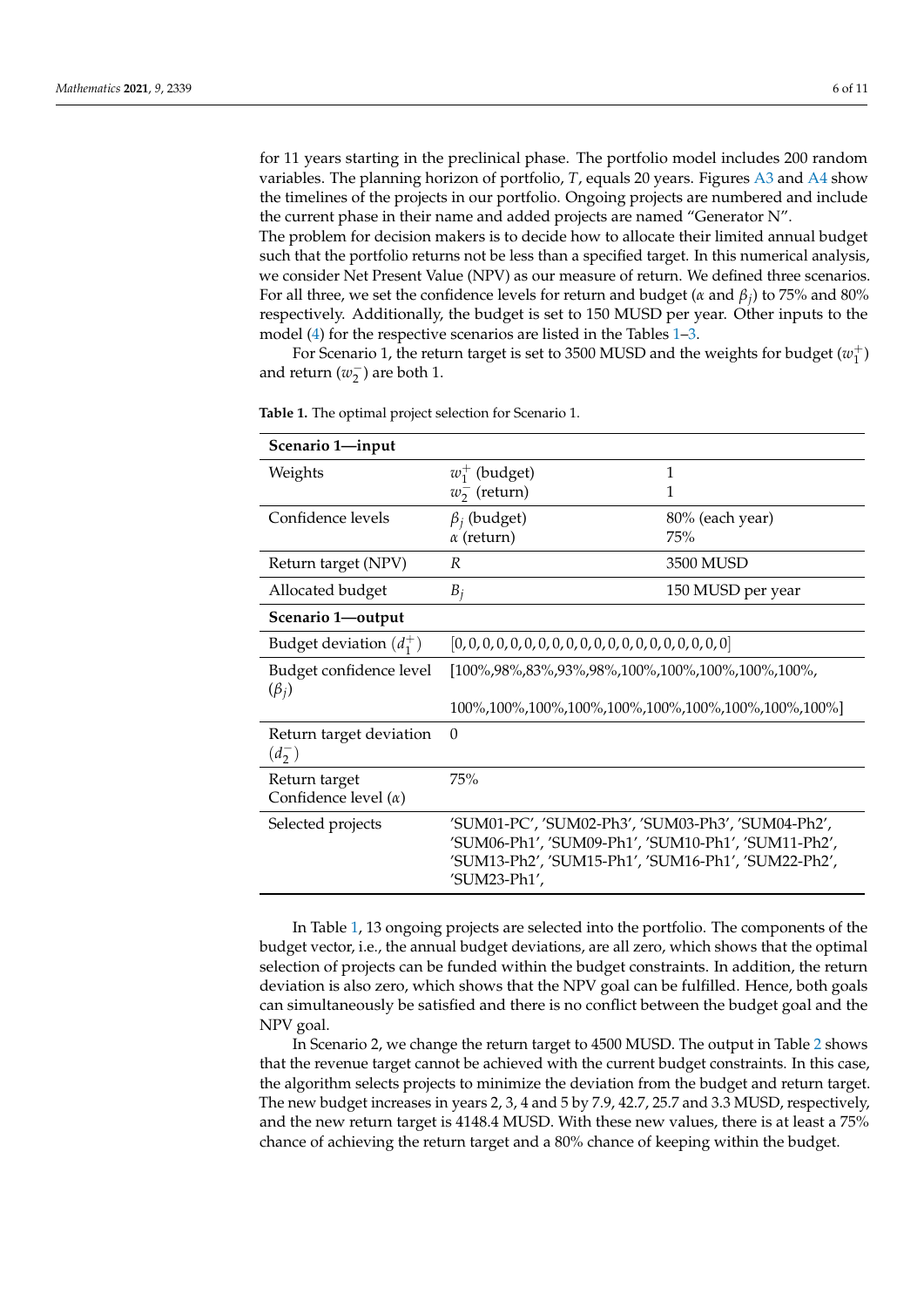| Scenario 2-input                             |                                                                                                                                                                                                                                                     |                   |
|----------------------------------------------|-----------------------------------------------------------------------------------------------------------------------------------------------------------------------------------------------------------------------------------------------------|-------------------|
| Weights                                      | $w_1^+$ (budget)                                                                                                                                                                                                                                    | 1                 |
|                                              | $w_2^-$ (return)                                                                                                                                                                                                                                    | 1                 |
| Confidence levels                            | $\beta_i$ (budget)                                                                                                                                                                                                                                  | 80% (each year)   |
|                                              | $\alpha$ (return)                                                                                                                                                                                                                                   | 75%               |
| Return target (NPV)                          | R                                                                                                                                                                                                                                                   | 4500 MUSD         |
| Allocated budget                             | $B_i$                                                                                                                                                                                                                                               | 150 MUSD per year |
| Scenario 2-output                            |                                                                                                                                                                                                                                                     |                   |
| Budget deviation( $d_1^+$ )                  |                                                                                                                                                                                                                                                     |                   |
| Budget confidence level<br>$(\beta_i)$       | [99%,80%,80%,80%,80%,86%,95%,100%,100%,100%,                                                                                                                                                                                                        |                   |
|                                              |                                                                                                                                                                                                                                                     |                   |
| Return target deviation<br>$(d_2^-)$         | 351.6                                                                                                                                                                                                                                               |                   |
| Return target<br>Confidence level $(\alpha)$ | 75%                                                                                                                                                                                                                                                 |                   |
| Selected projects                            | 'SUM01-PC', 'SUM02-Ph3', 'SUM03-Ph3', 'SUM04-Ph2',<br>'SUM05-Ph1', 'SUM06-Ph1', 'SUM08-PC', 'SUM09-Ph1',<br>'SUM10-Ph1', 'SUM11-Ph2', 'SUM14-Ph1', 'SUM15-Ph1',<br>'SUM16-Ph1', 'SUM22-Ph2', 'SUM23-Ph1', 'SUM24-Ph1',<br>'SUM25-Ph1','Generator 8' |                   |

<span id="page-6-0"></span>**Table 2.** The optimal project selection for Scenario 2.

In the last scenario, we have a situation where the budget is more constrained. Therefore, we increase the weight for budget deviations to 4, thereby increasing the priority of keeping within budget. Practically, it means that budget deviations "cost" four times as much as a corresponding deviation from the return target.

The resulting selection of projects has budget deviations 5.4, 38.0, 18.3 and 0.80 in years 2, 3, 4 and 5, respectively, but a larger deviation from the return target. In this scenario, the return target should be decreased to 4085 MUSD. Again, these changes result in a situation where there is a 80% chance of keeping within the budget and a 75% chance of achieving the return target.

Since the solution to the optimization problem is a discrete selection of projects, it stands to reason that not every change in inputs results in a change in output. To illustrate this, we change the weight of the budget in the object function in [\(4\)](#page-4-1) in unit steps. The higher weight of the budget constraints reduces the deviation from the target budget but increases the deviation from the return target. Using the inputs for scenario 2, the selection of projects and the return deviation changes at weights  $w_1^+ = \{1, 4, 9, 10, 31\}$  $w_1^+ = \{1, 4, 9, 10, 31\}$  $w_1^+ = \{1, 4, 9, 10, 31\}$ . Figure 1 shows the probable target return versus the weight of the budget constraints, and Table [4](#page-8-2) also shows the expected deviation from the budget. For weights  $w_1^+ \geq 31$ , the budget deviation is 0 so nothing changes by increasing it further.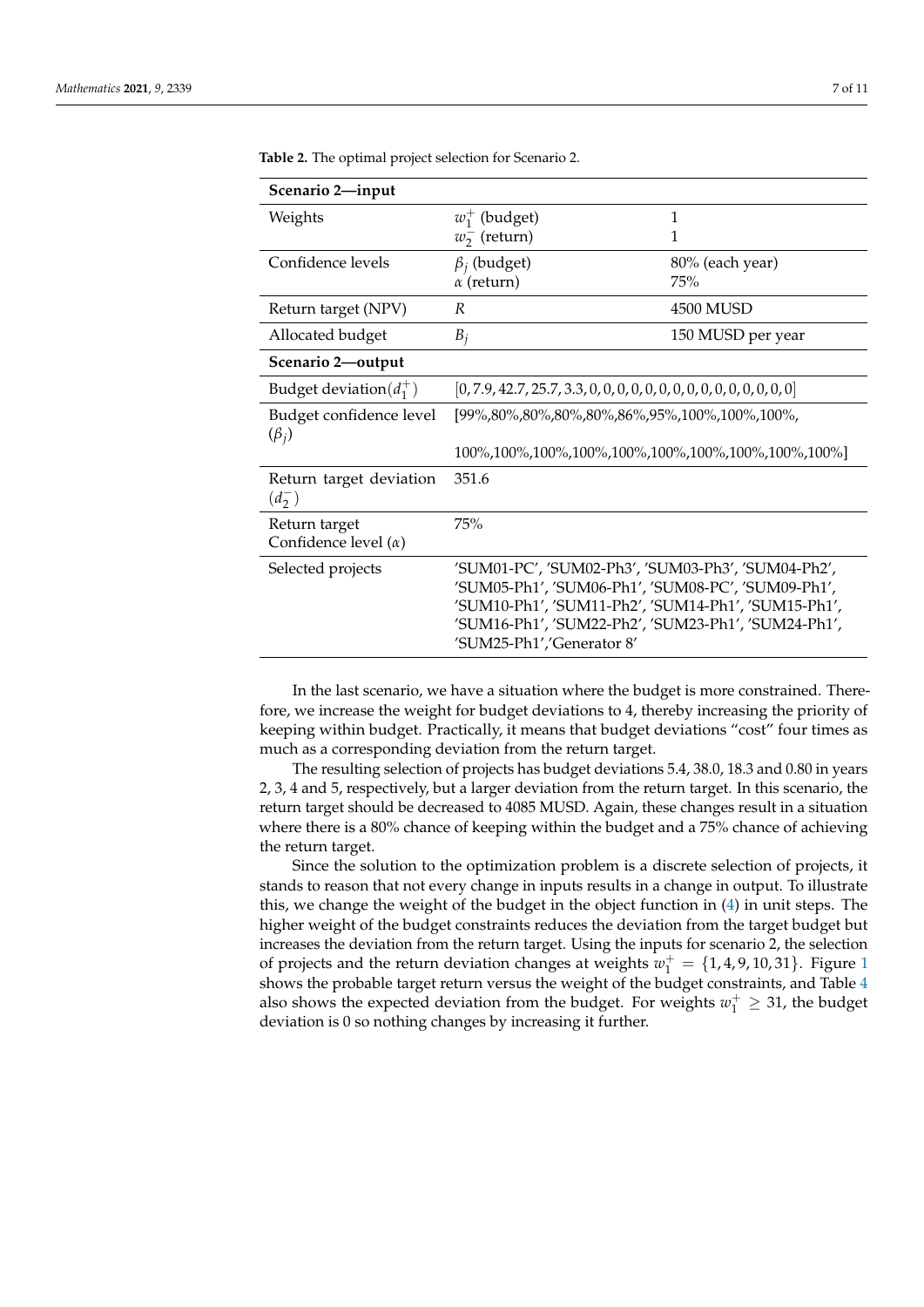| Scenario 3-input                             |                                                                                                                                                                                                                                      |                   |
|----------------------------------------------|--------------------------------------------------------------------------------------------------------------------------------------------------------------------------------------------------------------------------------------|-------------------|
| Weights                                      | $w_1^+$ (budget)                                                                                                                                                                                                                     | 4                 |
|                                              | $w_2^-$ (return)                                                                                                                                                                                                                     | 1                 |
| Confidence levels                            | $\beta_i$ (budget)                                                                                                                                                                                                                   | 80% (each year)   |
|                                              | $\alpha$ (return)                                                                                                                                                                                                                    | 75%               |
| Return target (NPV)                          | R                                                                                                                                                                                                                                    | 4500 MUSD         |
| Allocated budget                             | $B_i$                                                                                                                                                                                                                                | 150 MUSD per year |
| Scenario 3-output                            |                                                                                                                                                                                                                                      |                   |
| Budget deviation( $d_1^+$ )                  |                                                                                                                                                                                                                                      |                   |
| Budget confidence level<br>$(\beta_i)$       | [99%,80%,80%,80%,80%,87%,96%,100%,100%,100%,                                                                                                                                                                                         |                   |
|                                              | 100\%,100\%,100\%,100\%,100\%,100\%,100\%,100\%,100\%,100\%                                                                                                                                                                          |                   |
| Return target deviation<br>$(d_2^-)$         | 415                                                                                                                                                                                                                                  |                   |
| Return target<br>Confidence level $(\alpha)$ | 75%                                                                                                                                                                                                                                  |                   |
| Selected projects                            | 'SUM01-PC', 'SUM02-Ph3', 'SUM03-Ph3', 'SUM04-Ph2',<br>'SUM05-Ph1', 'SUM06-Ph1', 'SUM08-PC', 'SUM09-Ph1',<br>'SUM10-Ph1', 'SUM11-Ph2', 'SUM14-Ph1', 'SUM15-Ph1',<br>'SUM16-Ph1', 'SUM22-Ph2', 'SUM23-Ph1','SUM24-Ph1',<br>'SUM25-Ph1' |                   |

<span id="page-7-0"></span>**Table 3.** The optimal project selection for Scenario 3.

<span id="page-7-1"></span>

**Figure 1.** NPV vs. weight of budget.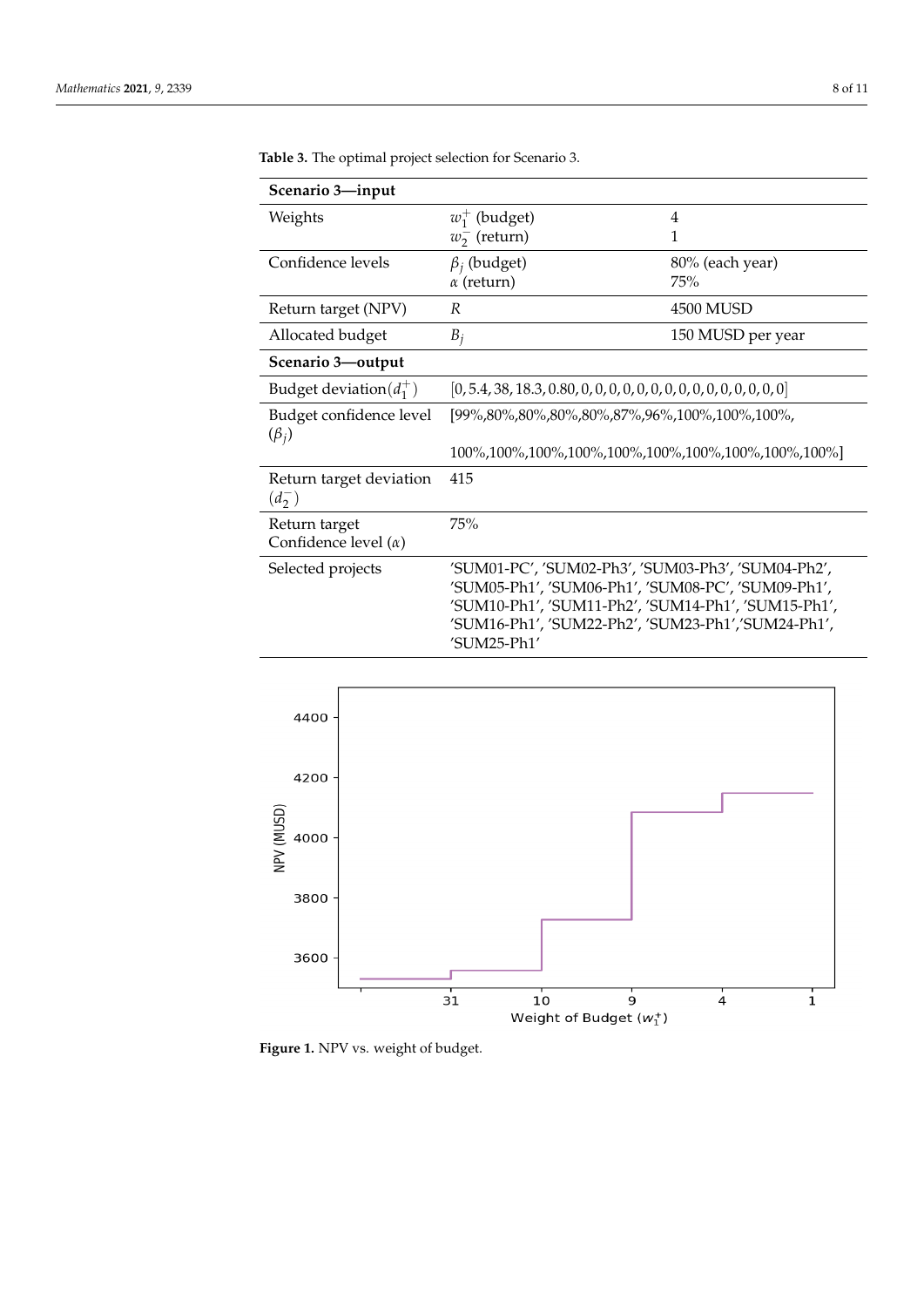| $w_1^+$        | <b>Budget Deviation</b> | Altered Target Return (NPV) |
|----------------|-------------------------|-----------------------------|
|                |                         | 4148.4                      |
| $\overline{4}$ |                         | 4085                        |
| 9              |                         | 3727.7                      |
| 10             |                         | 3558.8                      |
| 31             |                         | 3530                        |

<span id="page-8-2"></span>**Table 4.** Weight of budget vs. budget deviation.

## <span id="page-8-1"></span>**5. Conclusions**

As mentioned in the Introduction, pharmaceutical R&D is full of uncertainty. Therefore, decision support methods should include uncertainty of input parameters as well as qualifiers for the outputs. In this paper, we describe the project selection process for pharma R&D portfolios as a multi-objective optimization problem where data are uncertain with unknown probability. The proposed method allows a decision maker to explicitly enter their level of risk acceptance in terms of confidence levels and weightings. The underlying portfolio model can also include all relevant aspects of the projects, including but not limited to common risks and cannibalization of sales. The result of the optimization is a selection of projects that maximizes the return of the portfolio while keeping the budget within an acceptable range. This result has the advantage of contributing a holistic and quantitative perspective to a decision-making process that is often predominantly qualitative. Further research will look into questions of the stability of the optimal solution given small changes of the budget and/or the return target. We also propose to investigate how this algorithm may be used in a real setting where multiple decisions are made over time.

**Author Contributions:** Conceptualization, M.F., H.H., M.P. and J.V.; methodology, M.F.; software, H.H. and M.F.; validation, M.F., H.H. and M.P.; formal analysis, M.F., H.H. and M.P.; investigation, M.F. and M.P.; resources, M.F., H.H., M.P. and J.V.; data curation, H.H.; writing—original draft preparation, M.F.; writing—review and editing, M.F., M.P., H.H. and J.V.; visualization, H.H. and M.F.; supervision, M.F. and M.P.; project administration, M.F.; funding acquisition, Captario AB. All authors have read and agreed to the published version of the manuscript.

**Funding:** This research received no external funding.

**Institutional Review Board Statement:** Not applicable.

**Informed Consent Statement:** Not applicable.

**Data Availability Statement:** Simulated data are available upon reasonable request.

**Conflicts of Interest:** The authors declare no conflict of interest.

### **Abbreviations**

The following abbreviations are used in this manuscript:

NPV Net Present Value MICCG Big-M, Integer, Chance Constrained Goal programming

### <span id="page-8-0"></span>**Appendix A**

The cost and NPV distributions of project SUM07-PC are shown in Figures [A1](#page-9-0) and [A2.](#page-9-1) The duration of projects in the portfolio by phase is shown in Figures [A3](#page-9-2) and [A4.](#page-10-13)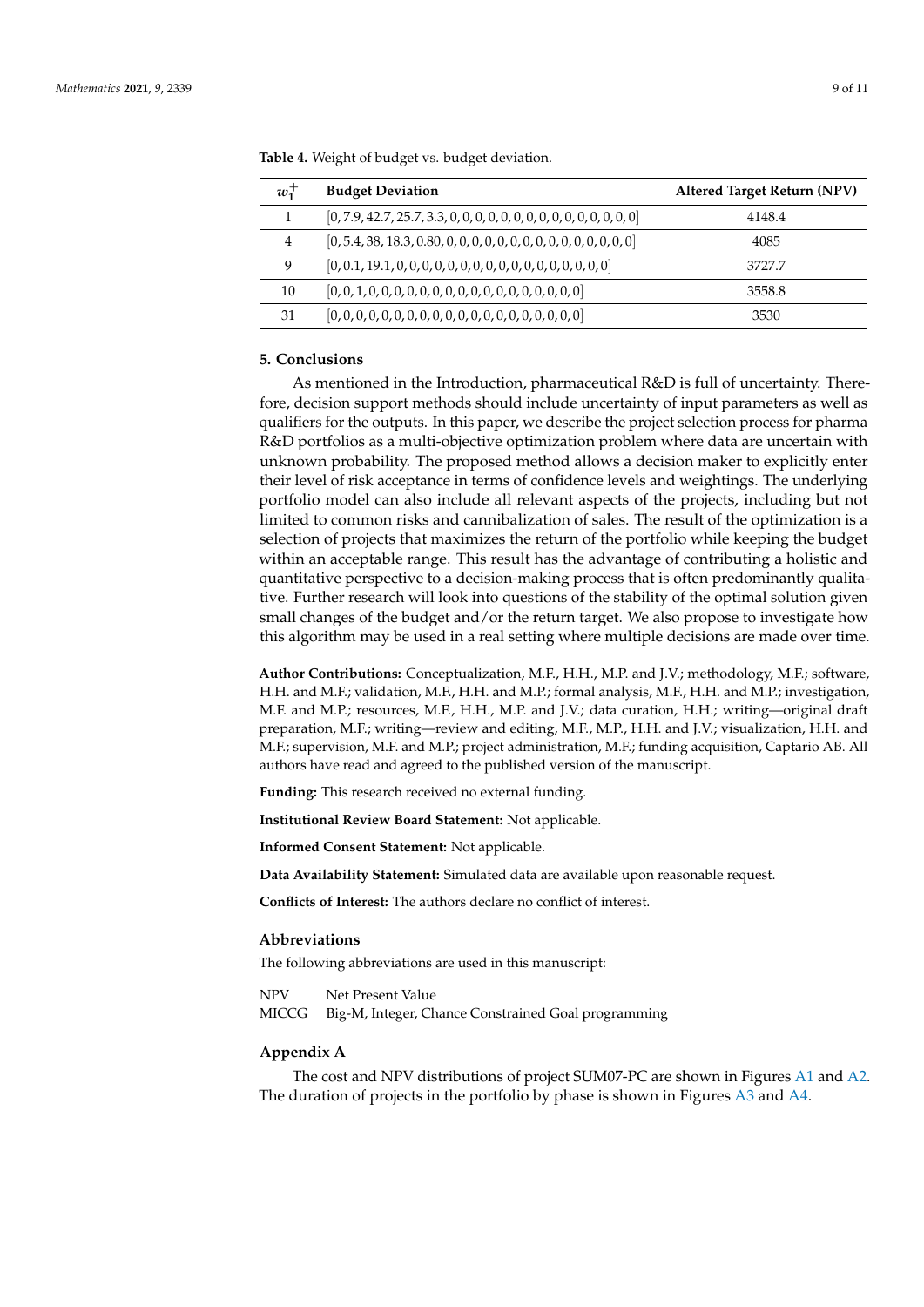<span id="page-9-0"></span>

**Figure A1.** Cost distribution of each phase of ongoing project SUM07-PC in the portfolio.

<span id="page-9-1"></span>



<span id="page-9-2"></span>

**Figure A3.** Timeline of ongoing projects for drug development.